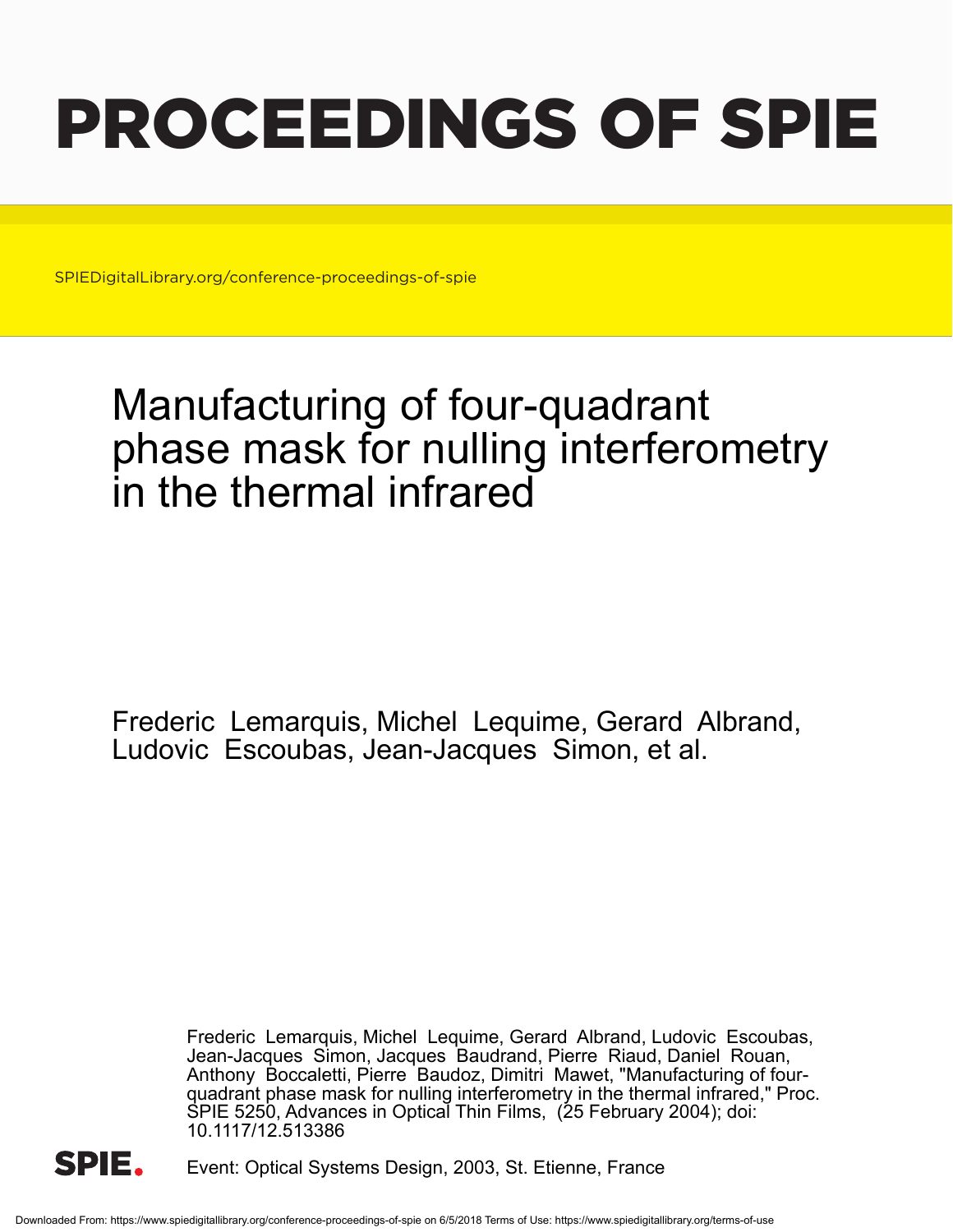# **Manufacturing of 4-Quadrant Phase Mask for nulling Interferometry in thermal infrared**

Frédéric Lemarquis<sup>a</sup>, Michel Lequime<sup>a</sup>, Gérard Albrand<sup>a</sup>, Ludovic Escoubas<sup>a</sup>, Jean-Jacques Simon<sup>a</sup>, Jacques Baudrand<sup>'b</sup>, Pierre Riaud <sup>b</sup>, Daniel Rouan <sup>b</sup>, Anthony Boccaletti <sup>b</sup>, Perre Baudoz <sup>b</sup>, Dimitri Mawet <sup>c</sup>

<sup>a</sup> Institut Fresnel (UMR CNRS 6133), ENSPM, Dom. Univ. de S<sup>t</sup> Jérôme, 13397 Marseille cedex 20, France <sup>b</sup> LESIA, Observatoire de Paris-Meudon, 5 place J. Janssen, 92195 Meudon, France.  $C$ IAGL, Lab. de Phy. Gén., Université de Liège, 17 Allée du 6 Août, B-4000 Sart-Tilman, Belgium

# **ABSTRACT**

The Four Quadrant Phase Mask is a key component for the design of advanced coronagraphs that may be used to search exo-planets. The validity of this concept has been demonstrated in the visible and need now to be demonstrated in the mid infrared. For this purpose, two components are manufactured for wavelengths 4.75 and 16.25 µm. This manufacturing requires the deposition of ZnSe layers using Ion Assisted Deposition, followed by a lift off process.

**Key words:** Phase mask, exo-planet detection, nulling interferometry, Ion Assisted Deposition, Lift-off

# **1. INTRODUCTION**

#### **1.1 Scientific Context**

The understanding of planetary formation is one of the most exciting topic of this last decade. So far, the widely accepted scenario of planet formation was based on the observation of the Solar System itself (Lissauer et al. 1993), but in 1995, Mayor & Queloz successfully detected the first "bona-fide" extra solar planet around the star 51 Peg. This planet turns out to be very "unusual" compared to the planets of the Solar System with a mass of roughly half of Jupiter but located 100 times closer to the star than Jupiter does. The presence of this peculiar planet has raised a lot of unanswered questions regarding its process of formation. To date, velocimetry technique has revealed more than a hundred of exoplanets. The velocimetry measures the reflex motion of the star and therefore only provide an indirect detection.

Among this consistent sample of exoplanets many of them are considered as "unusual" regarding their orbital parameters (large eccentricity, very close orbit) that could be explained with complex mechanisms such as planet migration. All this variety of planets definitely requires thorough investigations that can only be performed by direct imaging.

However, direct detection is still unachievable owing to the huge star/planet contrast  $(-10^9)$  in visible and near-IR) and the small angular separation (0.5" for a Jupiter-like planet at 10pc).

The race towards high-contrast imaging has been motivated by the search of new worlds around distant stars and several clever concepts were recently investigated. Among these concepts, coronagraphy has undergone significant progress since the first coronagraphic instrument proposed by B. Lyot in the 30s. Indeed, such devices are required to attenuate the over shining stellar light. Achieving high-contrast also requires a very good optical quality and therefore space telescopes are usually preferred than ground-based telescopes to prevent the degradation by the atmospheric turbulence. The question of the optimal wavelength coverage is also critical and is a matter of trade off between the star/planet contrast and the background. In such a context, the James Webb Space Telescope could be precisely one of the most powerful observatory to search for extra solar worlds.

Proceedings of SPIE Vol. 5250 Advances in Optical Thin Films, Edited by Claude Amra, Norbert Kaiser, H. Angus Macleod (SPIE, Bellingham, WA, 2004) · 0277-786X/04/\$15 doi: 10.1117/12.513386

435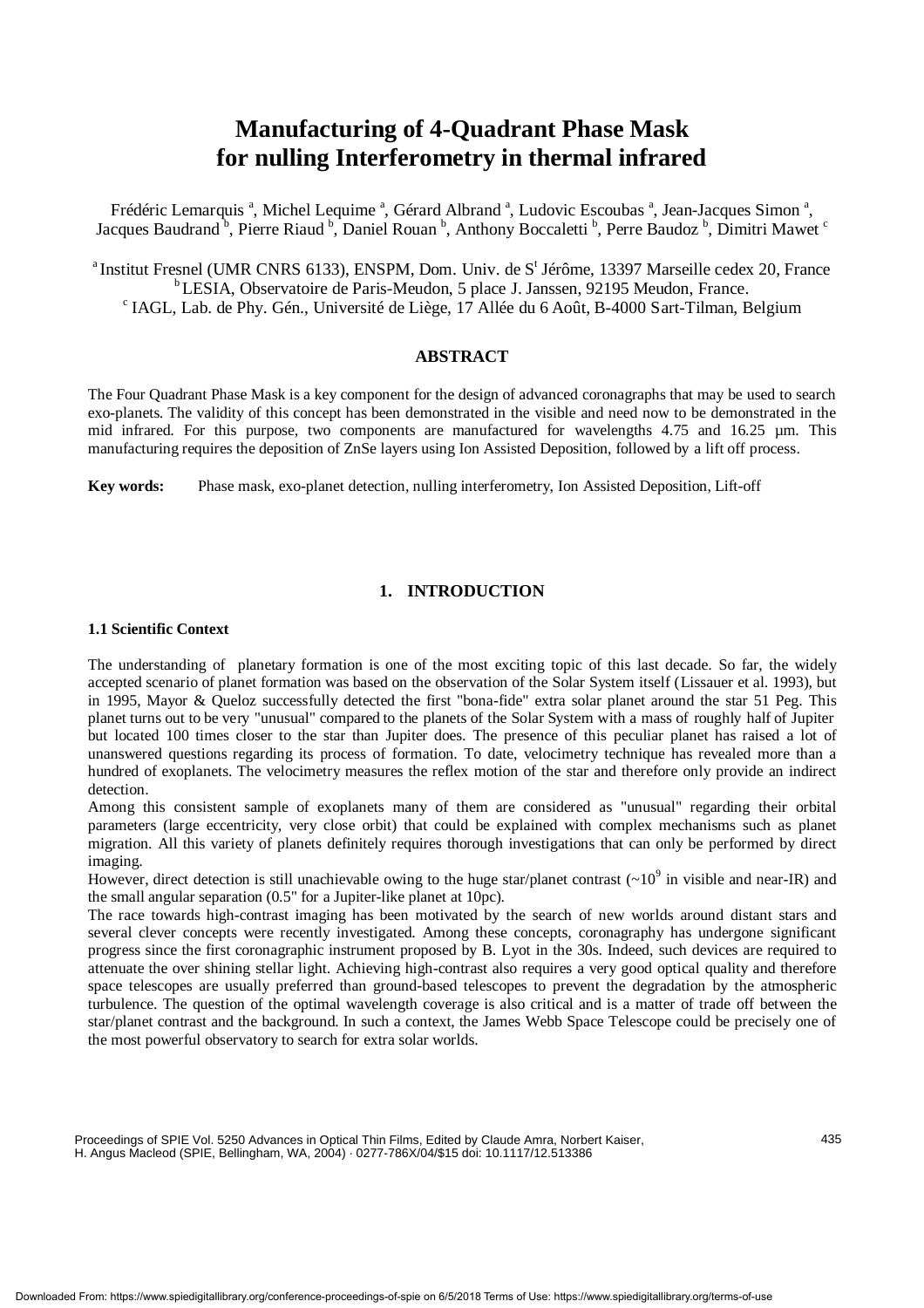#### **1.2 The James Webb Space Telescope and the MIRI instrument**

The James Webb Space Telescope (former NGST) will address many astrophysical topics from the understanding of the Universe structure to the birth and formation of primordial stars. It will be launched in august 2011 with a set of three instruments (NIRCAM, NIRSPEC and MIRI) to provide a wide spectral coverage from optical and near-IR (0.6-5µm) to mid-IR (5-28µm) wavelengths. The combination of a large aperture (about 6,5m) and unprecedented sensitivity will potentially make it a powerful facility for studying extra solar planets and brown dwarves. For that purpose, the mid-IR domain appears attractive since the star to planet contrast is significantly reduced and phase aberrations arising from the telescope itself are less critical at larger wavelengths.

A background analysis shows that the optimal spectral range for detecting and characterizing Jovian exoplanets is ranging from 9  $\mu$ m to 16  $\mu$ m.

MIRI, the mid-IR instrument of JWST, is actually developed in a NASA-led partnership with a European consortium sponsored by the European Space Agency (ESA). The French part of this consortium, led by P.O. Lagage (CEA/Saclay), is deeply involved in the study of a high contrast coronagraph in what concerns numerical simulations and manufacturing of this device. The phase B of the MIRI study has started in May 2003. The Institut Fresnel and the Observatoire de Paris-Meudon are collaborating to fulfil a demonstration experiment of an advanced coronagraph in the mid-IR at cryogenic temperature: the Four-Quadrant Phase-Mask proposed by Rouan et al. (2000).

The principle of the Four Quadrant Phase Mask will be detailed in the next section, followed in section 3 by some experimental results in the visible range that demonstrate the high efficiency of this concept. The manufacturing of components for the mid infrared will be addressed in section 4.

#### **2. PRINCIPLE OF THE FOUR QUADRANT PHASE MASK**

Back in 1939, B. Lyot first proposed to use an opaque mask in the focal plane of a telescope to improve the contrast of solar observations. This coronagraph was proven very efficient for systematic observations of the solar corona and was later turned into a stellar coronagraph to search for faint materials around bright stars such as circumstellar disks or lowmass companions. However, the stellar Lyot coronagraph is not efficient enough (in terms of angular separation and rejection factor) to allow the search for extra solar planets.

More recently, new concepts of high-contrast coronagraphs have been investigated and, in particular, Roddier & Roddier (1997) have proposed to use a phase-mask instead of an amplitude mask. This device provides a π phase-shift of half of the focal spot resulting in a self-destructive interference in the relayed pupil. As for the Lyot coronagraph, an appropriate stop is then inserted into the pupil plane to block the starlight which is spread out of the geometric pupil. The disk phase-mask is totally transparent and is also much smaller than a Lyot mask, allowing high-contrast imaging closer to the star.

Nevertheless, the disk phase-mask is highly chromatic regarding both the phase-shift and the mask size ( $0.5\lambda/D$ ). Rouan et al. (2000) solved the mask size wavelength dependence by turning the disk phase-mask into a Four-Quadrant Phase-Mask (FQPM in the following). The principle of a coronagraph using such a phase mask is illustrated in figure 1. The concept and expected performance of the FQPM have been fully described in Rouan et al. (2000), Riaud et al. (2001). It has been demonstrated that for a circular pupil without any aberration the starlight attenuation is mathematically null (Rouan et al. 2001).

In more realistic conditions the performance of any coronagraph is always much worse than in the perfect case. Phasemask coronagraphs are indeed very sensitive to several factors: pupil shape, chromatism, wavefront distortions, residual jitter, manufacturing accuracy of the mask. For instance, Guyon et al. (1999) have reported an attenuation factor of about 16 using a disk phase-mask in a lab experiment. Regarding the FQPM, we achieved at the Observatoire de Meudon an rejection factor of 4500 (attenuation of the integrated energy) with a central peak attenuation of about 45000. This experiment is detailed in section 3.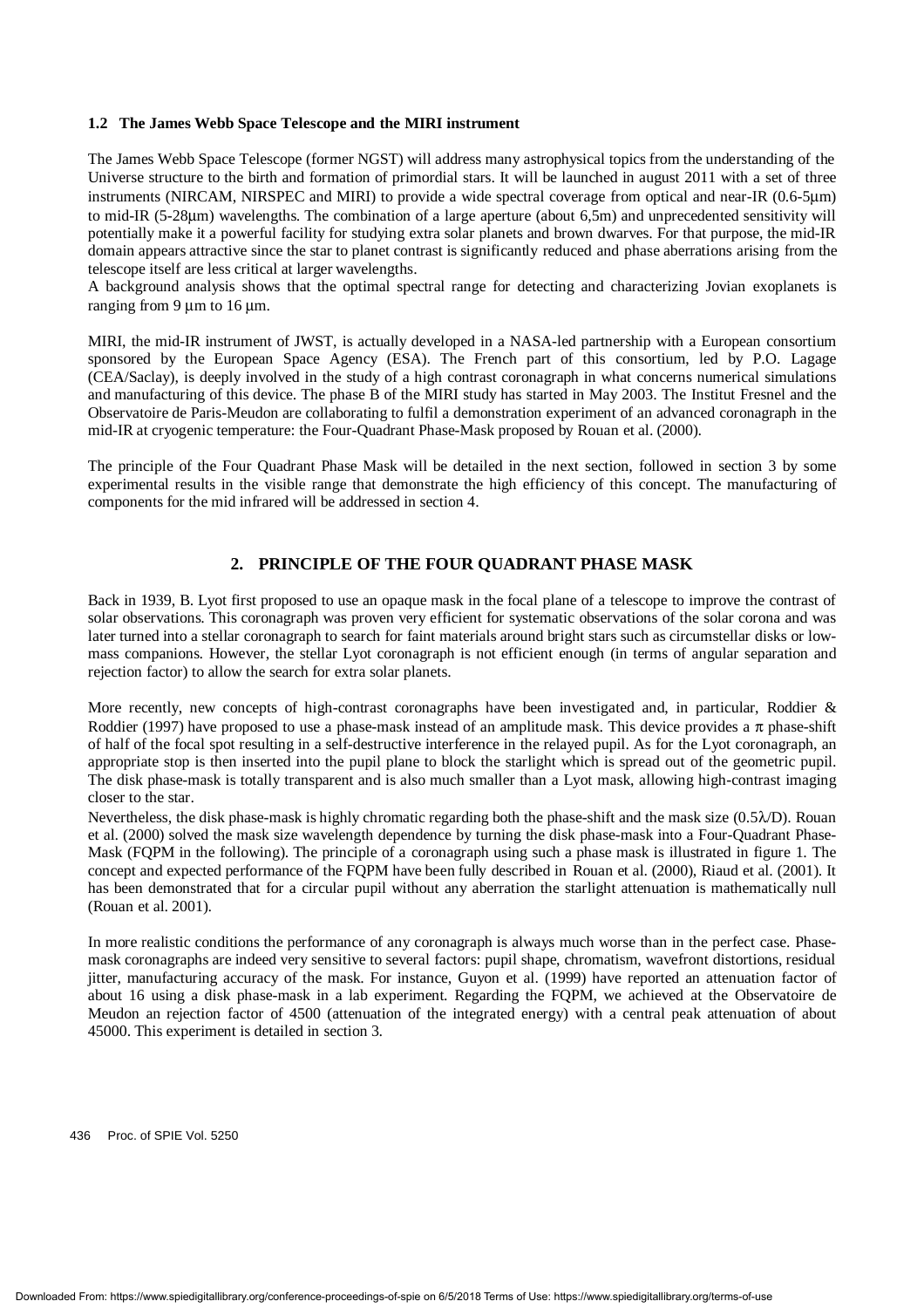

Figure 1: Concept of the Four-Quadrant Phase Mask. The FQPM is splitting the focal plane in 4 areas and shifts the phase of 2 quadrants by  $\pi$ . This simply changes the sign of the complex amplitude in the corresponding quadrants and results in a destructive interference in the re-imaged pupil. An appropriate stop (L-S) selecting the dark pupil remove all of the diffracted starlight.

## **3. LABORATORY RESULTS**

#### **3.1 First tests in the "Visible"**

After a period dedicated to numerical simulations assessing the FQPM behaviour (Riaud, 2001) an experimental photometric test was then undertaken aiming to put under trial a first FQPM prototype.

Figure 2 shows an illustration of a FQPM. The  $\pi$  phase shift is obtain at any wavelength that verifies equation  $(n-1)d = k.\lambda/2$ , where n is the refractive index of the material, d the thickness of the quadrants and k an odd integer. A first component was manufactured by SAGEM/REOSC: a C2035 glass substrate coated with an Al<sub>2</sub>O<sub>3</sub> four quadrant geometry by way of a classical lift-off deposition technique (see fig.3).



Figure 2: Representation of a FQPM. The  $\pi$  phase shift is obtained for wavelengths that verifies (n-1) d = k  $\lambda$ /2 where k is an odd integer

Figure 3: FQPM prototype manufactured by SAGEM/REOSC operating at 640nm. An array of (7 x 7) masks were manufactured on a single substrate.

The laboratory set-up for the tests reproduces the basic optical arrangement presented in the previous section. The selected monochromatic ( $\Delta \lambda = 2$  nm) light source, a 635 nm nominal wavelength laser diode, can be conveniently tuned on a small spectral range to match with precision the effective optical path difference corresponding to the 533 nm thick  $Al_2O_3$  deposited layer. Light is injected onto the optical assembly first lens by way of a 4 µm core diameter monomode fibre. Owing to the high surface quality of its optical components the wavefront distortions of this assembly are minimized and the Strehl ratio of the image delivered on the mask was measured to be > 99.5 %. When the fibre image is perfectly centred onto the FQPM the light is rejected outside the system pupil aperture where it is filtered by a reduced (75 %) aperture stop. The resulting faint coronagraphic image produced by the light residuals passing through the stop is compared with the incident parent image. The peak to peak and total energy attenuations were respectively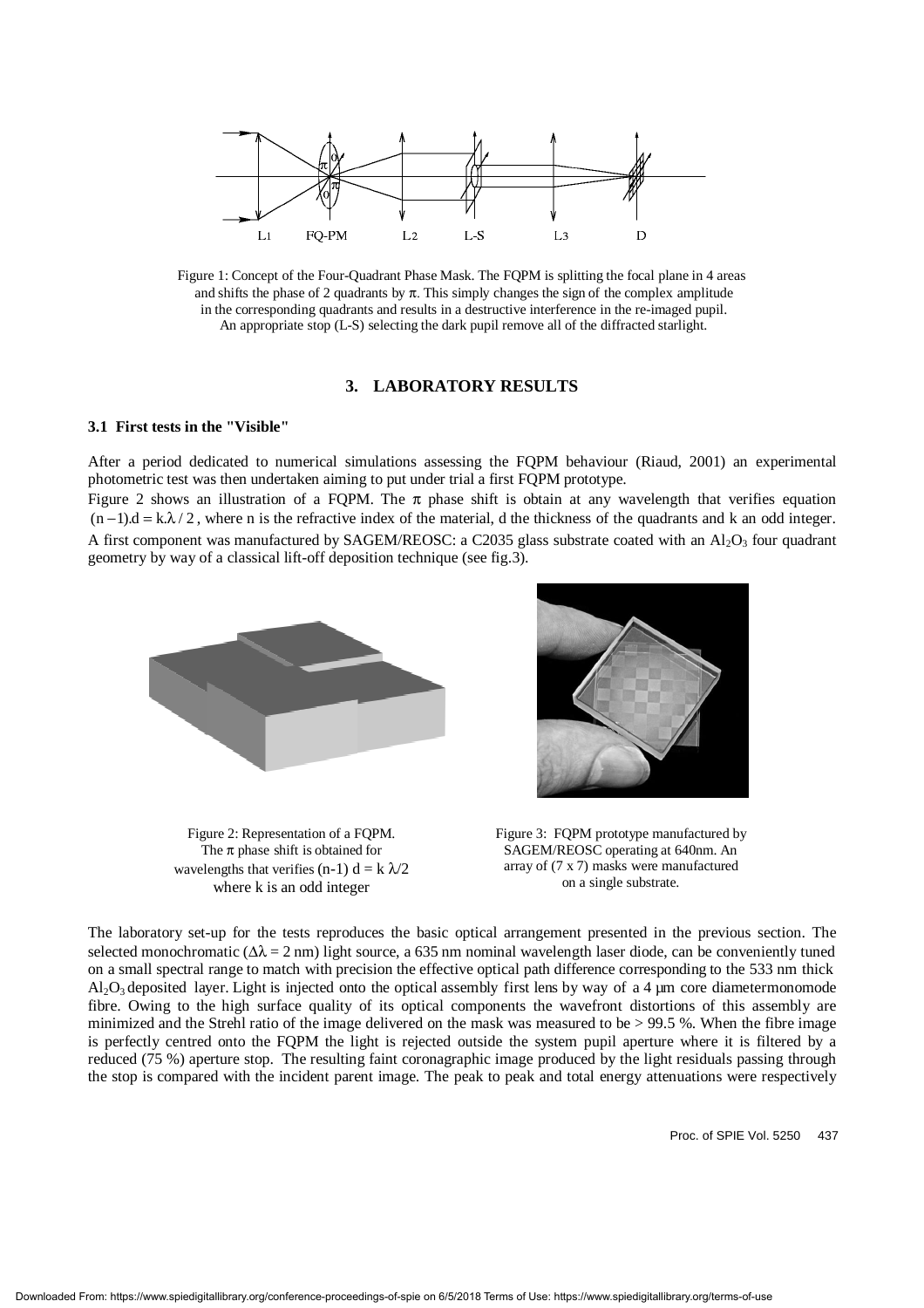measured to be 45 000 and 4500. After an additional pos t-processing consisting in a centro-symmetrical subtraction of the quadrant the speckle level in the coronagraphic image was still reduced to a speckle level of about  $10^{-6}$  of the parent image peak intensity (see fig. 4). All these results are presented and discussed in the details in Riaud et al. (2003).



Figure 4: Normalized radial profiles obtained for the experimental PSF (solid line), compared to the theoretical Airy pattern (dotted line). The two curves below present the coronagraphic residuals before (solid line) and after (dotted line) centro-symmetrical subtraction. All curves are azymuthally averaged.

#### **3.2 Detection capability**

The efficiency of the FQPM coronagraph was also demonstrated by a simple experiment simulating the direct detection of a faint companion in the vicinity of an intense star. The faint companion was "fabricated" by way of a double reflection through a AR coated high quality surface silica substrate. The intensity ratio between the incident image and its ghost was about 15000 corresponding to an astronomical magnitude difference of 10.5. Figure 5 presents the resulting images of this arrangement before and after passage through the FQPM. In the first case the "companion" is hidden behind the second bright ring of the "star" image. In the second case it is easily detected at 20  $\sigma$  above the "star residual".



Figure 5: Experimental result of the direct detection of a faint "companion" in the vicinity of a bright "star". The astronomical magnitude difference between the two incident images is equal to 10.5 corresponding to a flux ratio of 15000.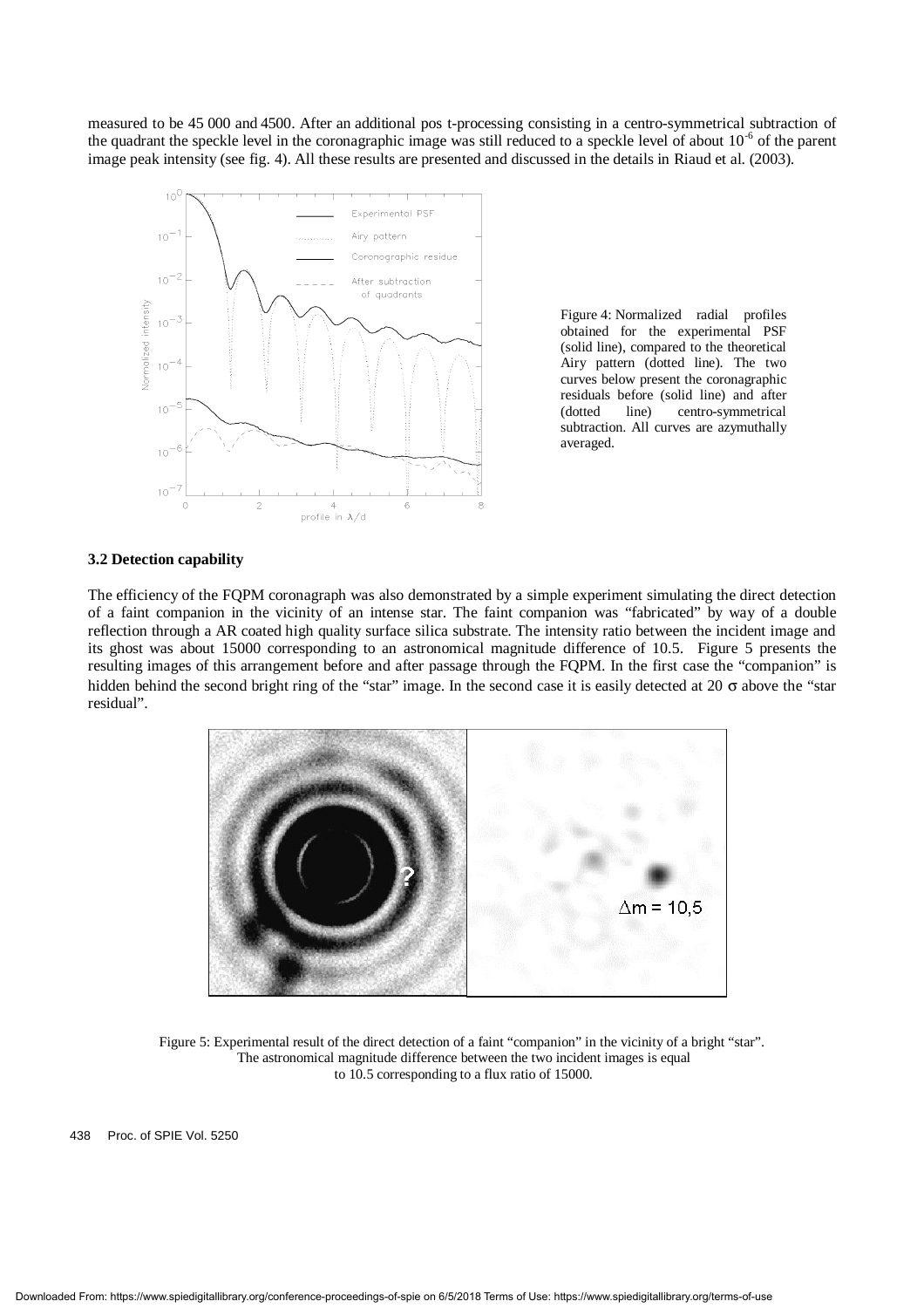#### **3.3 Operating wavelength**

It is often necessary to determine the effective optical path difference of the FQPM quadrant step with a higher precision than the one provided by the manufacturing process alone. For that purpose a low resolution spectroscopic device was implemented on the test bench optical arrangement in the parallel beam before the stop and the monochromatic source was replaced by a 3400 K white halogen lamp. The coronagraphic image is now dispersed and the recorded resulting continuous spectrum exhibits a minimum corresponding to the maximum rejection ratio of the tested mask, thus defining its specific operating wavelength. Wavelength calibration is performed on several reference lines (He-Ne and Nd-Yag laser lines) with a nanometric precision. This facility proved to be particularly useful with the SAGEM mask which experienced troublesome shifts in wavelength. Indeed this behaviour was later explained by the porous nature of the Al2O3 deposited layer and the consequent variations of its refractive index with environmental conditions and mask cleanness.

#### **4. INFRARED DEVELOPMENT FOR THE JWST / MIRI**

#### **4.1 Strategy and manufacture**

In the context of the JWST/MIRI project we have proposed to implement the FQPM in the imager module as an effort to improve the coronagraphic instrument expected performance which relied solely in its original baseline on the simple sharp edge Lyot mask. The excellent first laboratory results obtained with a 'visible' mask were certainly a first step to win the ticket on-board but we were also asked to undertake a feasibility study dedicated to the mid-IR band. We are currently involved in this demonstration phase where it is planned to fabricate two FQPM centred respectively at 4.75 and 16.25 µm and to assess their mechanical resistance and their photometric performance in terms of light rejection capability. The Institut Fresnel has been selected as the sub-contractor for the manufacturing of these components.

Several transparent materials can be used in this spectral range, such as ZnSe, Ge or CdTe. We selected ZnSe, mainly because of its transparency from the visible to the IR up to 17 µm. This has the advantage to cover the full bandwidth requirement for MIRI and also to allow the precise measurement of the components operating wavelength using the visible test bench developed at the Observatoire de Meudon (see section 4.2).

In order to form the 4 quadrants on the substrate as illustrated in figure 1, two solutions are possible, which are either to etch two quadrants in the substrate, or to deposit a ZnSe layer on two quadrants. Since the etching of ZnSe is not frequent, with very few results in the literature, we preferred the deposition solution.

Obviously, the thickness of the layer (d) depends on both the working wavelength of the component ( $\lambda$ ) and the substrate refractive index at this wavelength (n), according to the equation  $(n-1)$ .d =  $\lambda/2$ .

For components working at 4.75 and 16.25  $\mu$ m, the required thicknesses are about 1.8 and 6.25  $\mu$ m.

In addition to this thickness constraint, the quadrants must be deposited with the required geometrical accuracy. More precisely, the transition zone between two adjacent quadrants must be less than 10 µm. To obtain this result, we used a classical lift off technique, as illustrated in figure 6. Because of the photoresist layer, the substrate temperature should not be too high during the whole process and especially during the deposition of ZnSe. However, we know that ZnSe layers deposited at ambient temperature with a classical evaporation process have poor mechanical and climatic behaviour because of a low packing density, which is not compliant with space environment. To overcome this difficulty, we used an Ion Assisted Deposition process (IAD). Indeed, this high energy deposition technique is known to give dense layers while the substrate temperature does not exceed 70 °C.

At last, in order to improve the transmittance of the component and to suppress parasitic light beams, the components must be antireflection coated on both sides. A two layer AR design gives satisfactorily results ( $R < 0.5\%$ ) considering that the component must work at in a short bandpass ( $\lambda / \Delta \lambda = 10$ ). In addition to ZnSe, we used YF<sub>3</sub> as a low index material for these coatings.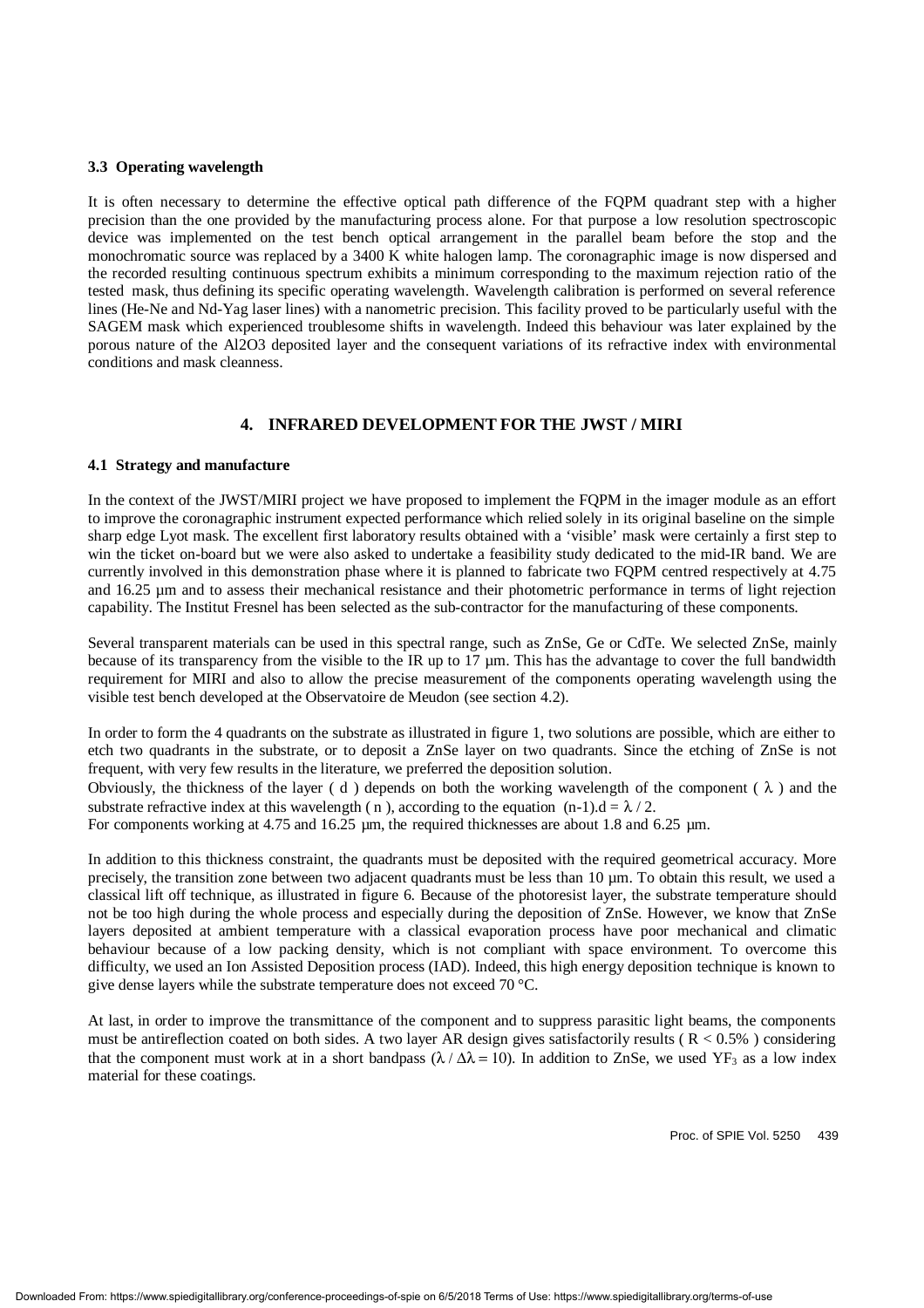

e: lift off ( 2 minutes in acetone with ultrasonic )

We first determined adequate deposition parameters for both ZnSe and YF<sub>3</sub>. Indeed, the Ion Assisted Deposition technique is not frequently used for such materials, but mainly recommended for oxide materials. For both materials, we used only argon for the assistance ion beam. Several trials were performed on glass and silica substrates, varying the ion gun parameters, to minimise the absorption level.

Concerning ZnSe, we essentially met difficulties with layer adhesion on silica substrates, especially for large thicknesses. Fortunately, we did not notice this problem on ZnSe substrates, as required for the FQPM manufacturing, even for layer thicknesses up to 6 µm for the component centred at wavelength 16.25 µm. The packing density of IAD ZnSe layers was estimated to 0.98 by optical measurements performed in ambient medium and in vacuum at the Observatoire de Meudon.

Concerning  $YF_3$ , we observed, as mentioned in the literature for fluoride materials, that the layer absorption increases with the ion beam power. As a consequence, a low assistance level was used for the deposition of this material.

In a second step, we optimized the lift off process for ZnSe. Notice that the thicknesses of the photoresist and ZnSe layers are similar for the 4.75 µm FQPM.

Figures 7, 8 and 9 give an illustration of the results at the junction of the four quadrants for a component working at 4.75 µm.



Figure 7: Nomarsky microscopy of a 4.75 µm phase mask. The distance between opposite quadrants is about 3 µm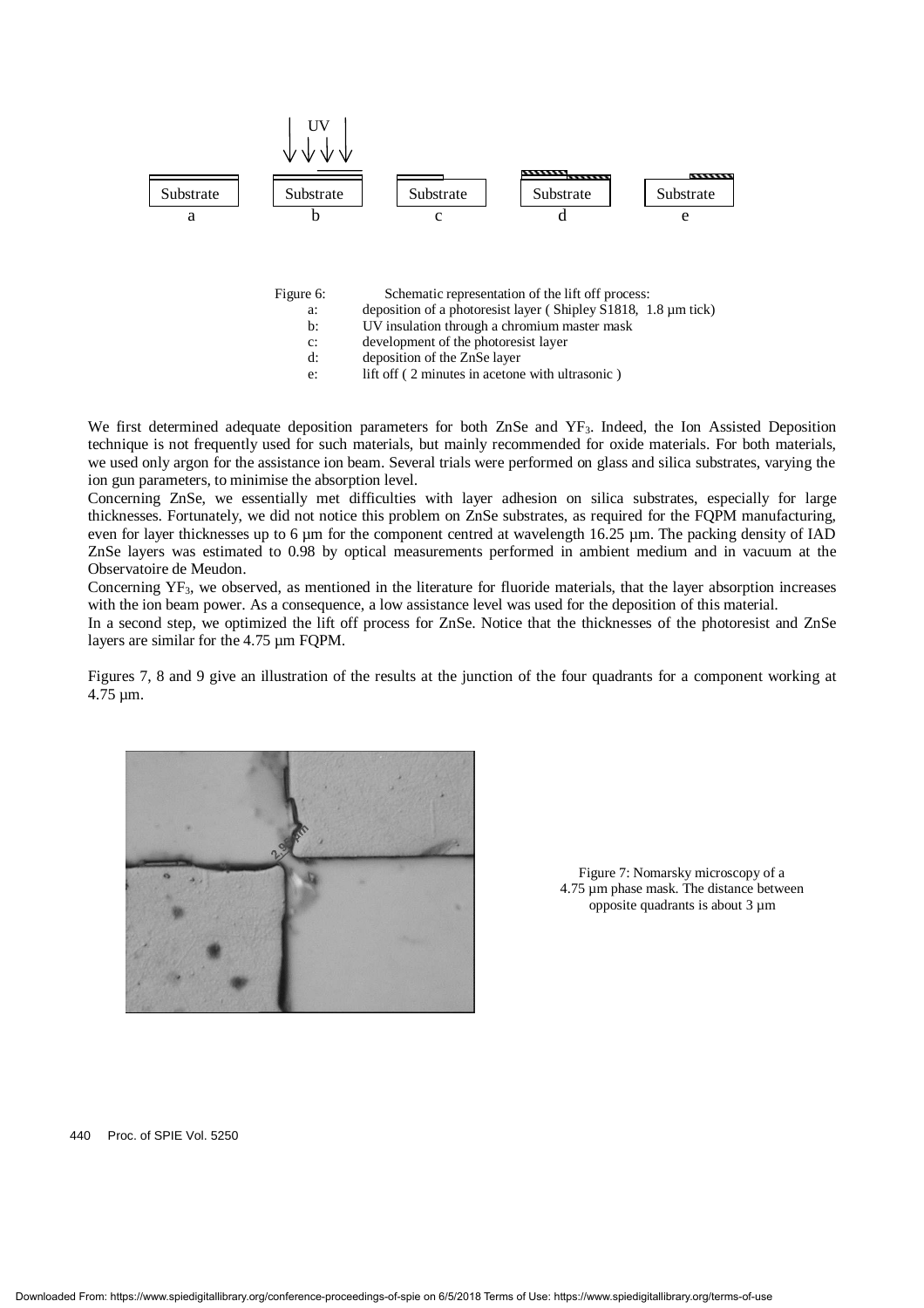

Following these results, two FQPM were manufactured and antireflection coated for wavelength 4.75 and 16.5µm. For both masks the deposition is made on ZnSe square plates, 15 mm aside, 4 mm thick, polished with a high surface quality ( $\lambda$ /30 rms at 633 nm). Fig 10 shows a picture one of these FQPM which are presently under control in the laboratory.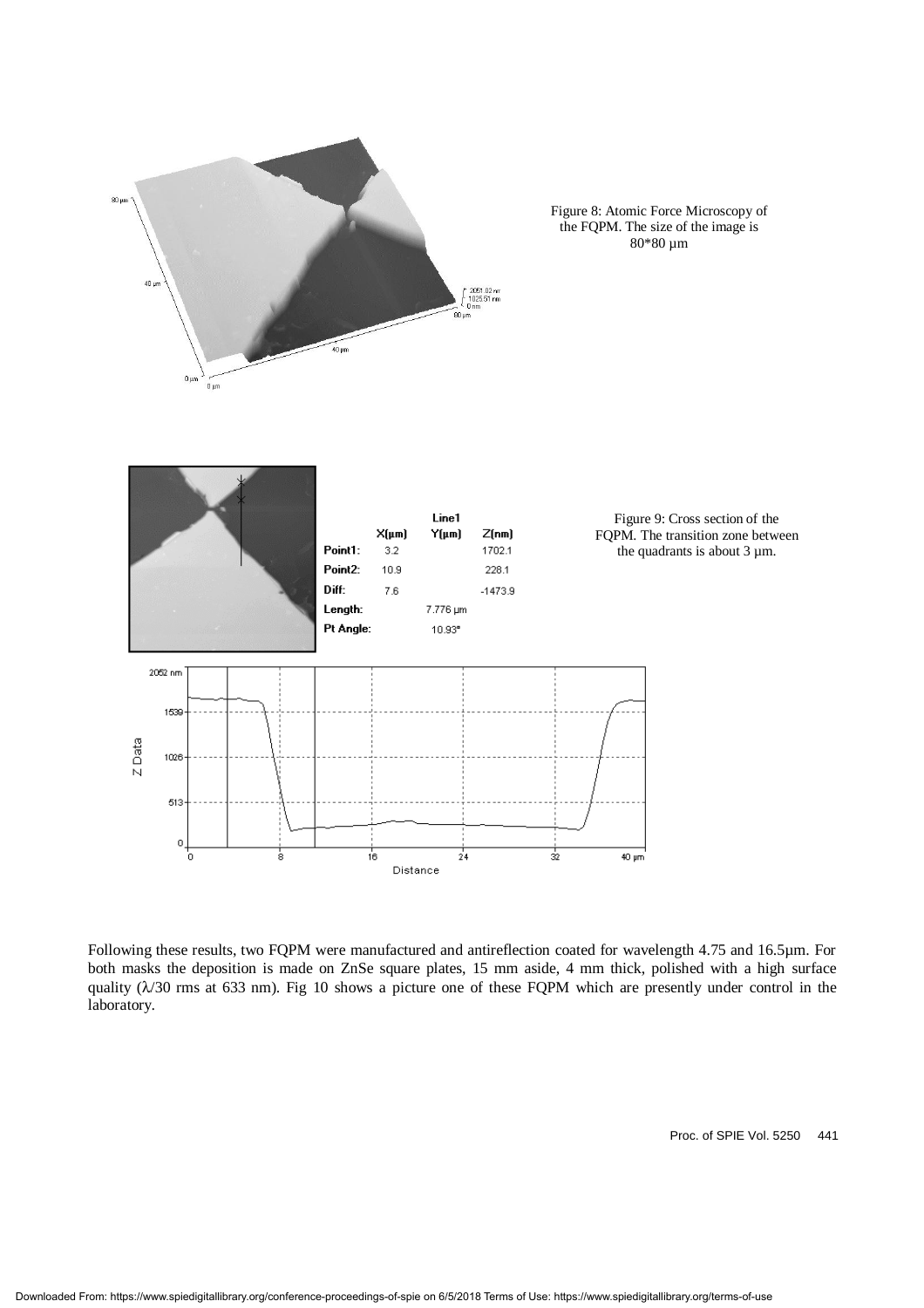

Figure 10: Picture of the 16.2 µm FQPM manufactured by the Institut Fresnel. The 4 quadrant deposited layer and the substrate are ZnSe. The size of the mask is 15 mm aside

#### **4.2 Laboratory controls**

A visual inspection of the masks under high magnification is first performed allowing to control their general cosmetic aspect as well as the width and quality of the transition between quadrants. The next important step is then dedicated to the precise measurement of the operating wavelength for each mask. This delicate operation is done on the 'visible' test assembly completed with its spectroscopic capability. Indeed, according to the general phase shift relation  $k.\phi = 2.\pi/\lambda.d.(n_{(\lambda)} - 1)$ , with k an odd integer, we take advantage of the fact that a mask designed to operate in the mid-IR at the first order can also work at lower wavelengths defined by this relation and for the next upper orders. This is what is presented in the figure 11 where the spectral profiles for the two masks exhibit deep minima corresponding to a  $\pi$  phase shift for successive orders. The related measured wavelengths for each minimum provide then series of equations that ultimately allow to calculate the first order operating wavelength. For both masks the specification ( $\lambda_0 \pm$ 3%) was found to be respected with the first FQPM centred at 4.881 nm and the second at 16.314 nm (at 300 K).



Figure 11: Photometric profiles of low resolution spectroscopy of two IR masks manufactured by the Institut Fresnel. Several well detected orders in the 'visible' allow to derive accurately their respective operating wavelength at the first order in the IR. Here 4.881  $\mu$ m (left) and 16,314  $\mu$ m (right) with a precision of  $\pm$  3 nm.

After determination of the operation wavelength the masks are put under severe conditions close to space flight qualification tests and we check the integrity of the deposited layers, quadrants and AR coatings.

At last the final action consists in measuring the effective rejection factor of the FQPM placed in a coronagraph at low temperature. For this a dedicated 35 K cryogenic assembly as been implemented including a basic coronagraphic optical arrangement making use of ZnSe lenses and CaF2 windows (fig.7). For MIRI the requirement for the total rejection factor (given with respect of the image total energy) is only of 500, a limitation mainly due to the JWST delivered